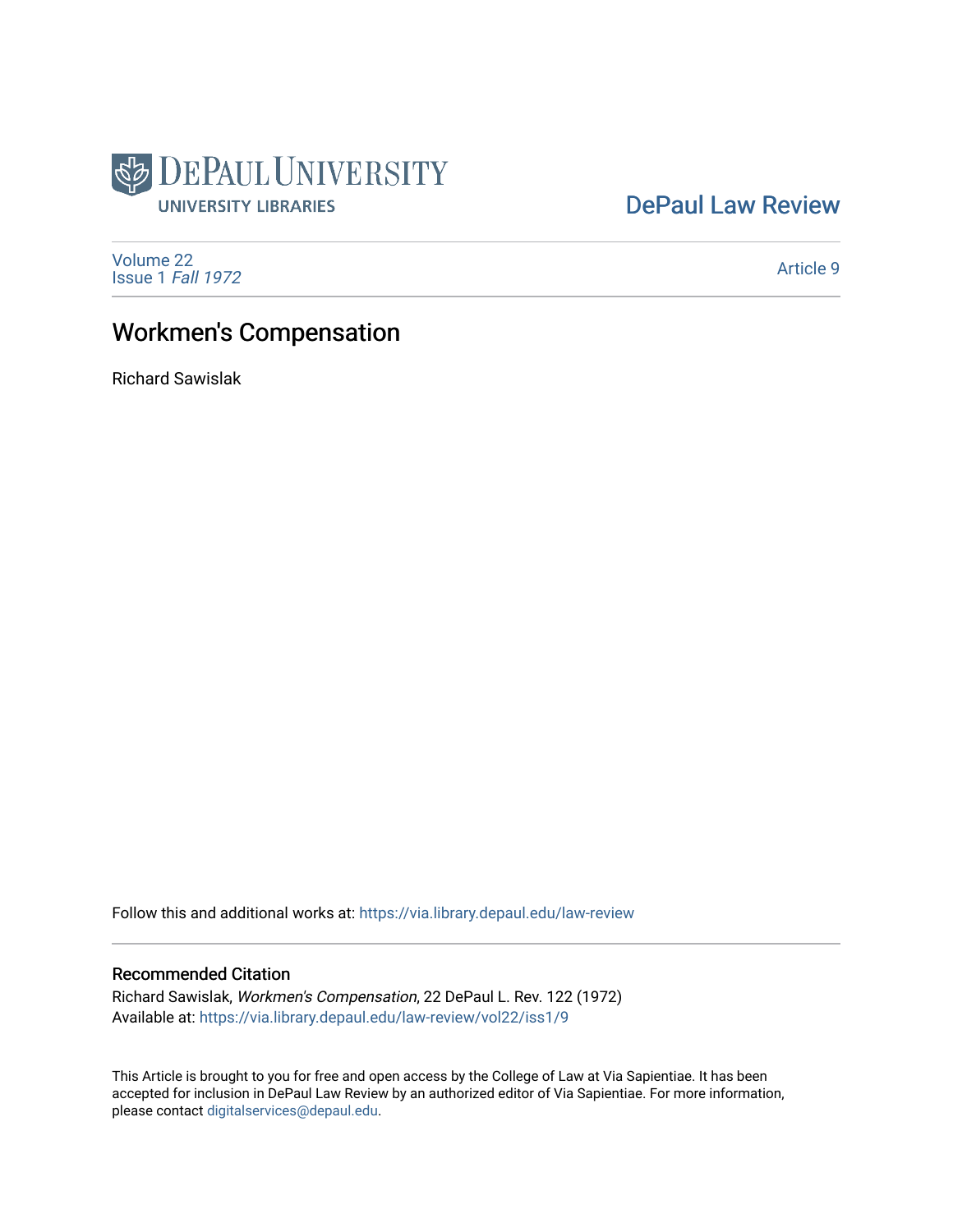#### WORKMEN'S COMPENSATION

#### RICHARD **SAWISLAK\***

**A IN** nearly every field of practice workmen's compensation changes are affected by both statutory amendment and case decision. In the past year the legislature has amended the Illinois Workmen's Compensation Act by raising the benefit rates and changing the employer's accident reporting requirements. The twenty percent increase in benefit rates was part of a major revision of the Act which was first passed in June of  $1971<sup>1</sup>$ . That bill was partially vetoed by the governor pursuant to his new constitutional power<sup>2</sup> and his recommended bill was returned to the legislature, passed and finally approved on October 28, 1971.<sup>8</sup> Questions concerning the effective date of that bill were raised after the supreme court ruled that the parochaid bills,<sup>4</sup> passed under similar circumstances and with the same effective date, could not become effective until July 1, 1972. In any case, the legislature reenacted as Public Act 77-1871 the same rate increases. The amendments were approved and became effective June 26, 1972. It expressly repealed the previous amendment to the Act, certified October 28, 1971, and provided that the repeal shall not affect any rights, obligations or actions arising pursuant to the 1971 amendatory act.<sup>5</sup>

There has been no expression from the court as to what rate should apply between October 28, 1971 and June 26, 1972; and except for the confusion brought on by this situation, the application of the new rate schedule holds no mystery to the practitioner who

- **1.** H.B. 844, 77th **111. G.A. (1971).**
- 2. **Ill.** Const. art. 4, **§ 9(e) (1970).**
- **3.** Pub. Act No. **77-1659 (1971).**

*5.* Ill. Rev. **Stat.** ch. **48, §** *138.5 et seq.* **(Supp. 1972).**

*<sup>\*</sup>* MR. **SAWISLAK** *received his L.L.B. Degree from the University of Illinois Law School, is co-editor of the Illinois State Bar Workmen's Compensation Newsletter and a member of the Chicago law firm of Sweeney and Riman.*

<sup>4.</sup> People *ex rel.* Klinger **v.** Howlett, Auditor of Public Accounts, **50 Il1. 2d** 242, **278 N.E.2d** 84 **(1972).**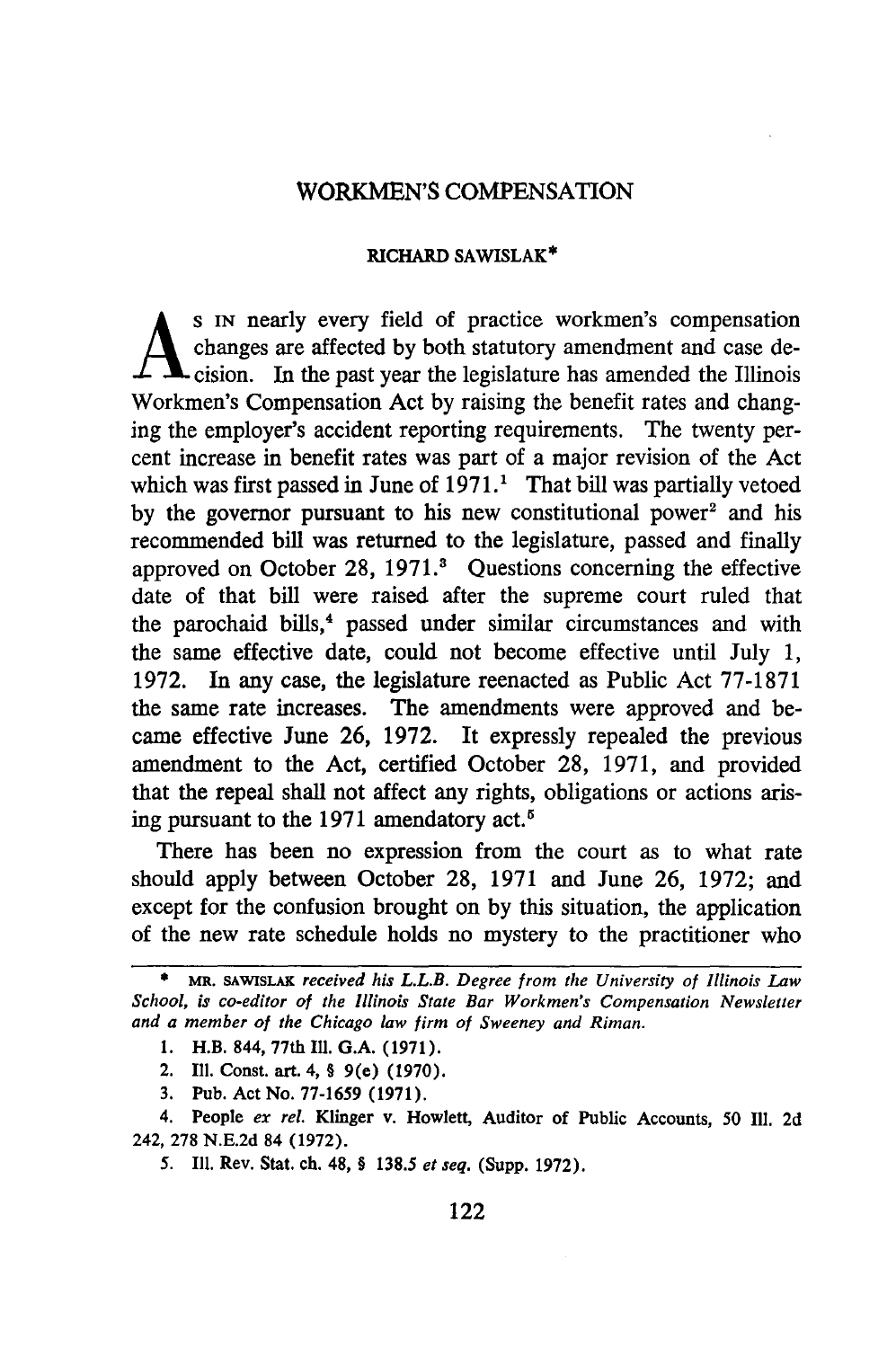has computed employee benefits in the past. Arbitrators generally are applying the new rates as of October 28, 1971.

Most practitioners are generally aware of the Federal Occupational Safety and Health Act of  $1970$ .<sup>6</sup> In part, that Act establishes standards for occupational health and safety and procedures for enforcing them. The law also provides that states may preempt by setting up their own requirements for reporting of accidents, inspections, enforcement, etc., as long as the local requirements are not inconsistent and are as strict as or stricter than those prescribed by the federal act.

The Illinois Health and Safety Act, $^7$  as amended and effective on July 1, 1972, provides that the federal safety and health standards promulgated in accordance with the Federal Occupational Safety and Health Act of 1970 are made rules of the Illinois Industrial Commission. In order to bring the Illinois practice into compliance with these standards, the legislature has amended, effective July 1, 1972, Section 6 of the Workmen's Compensation Act, $8$  relating to the employer's requirements to maintain accurate records and make necessary reports.

Until this section was amended the Workmen's Compensation Act required the employer to sumbit a written report between the 15th and 25th of each month listing all injuries where compensation had been paid and where the employee had lost more than one week from work. A second report was required when it was determined that permanent disability had or would result. No penal provisions for failure to report were provided.

The Illinois employer is now required to maintain accurate records of work-related deaths, injuries and illnesses, except those which only require first aid and do not involve medical treatment, lost consciousness or restriction of work, motion or a transfer to another job. In case of death, as a result of a work-related injury or illness, a report must be filed with the Industrial Commission within two working days of the death. Where the injury or illness results in the loss of more than one scheduled working day or an inability to perform the duties of the employee's regular job, a report must be filed between

**<sup>6. 29</sup> U.S.C. § 651** *et seq.*

**<sup>7.</sup> Ill.** Rev. Stat. ch. 48, **§ 137.3,** 4, **6, 8, 17 (1971).**

**<sup>8.</sup> Il.** Rev. Stat. **ch.** 48, **§ 138.6** (Supp. **1972).**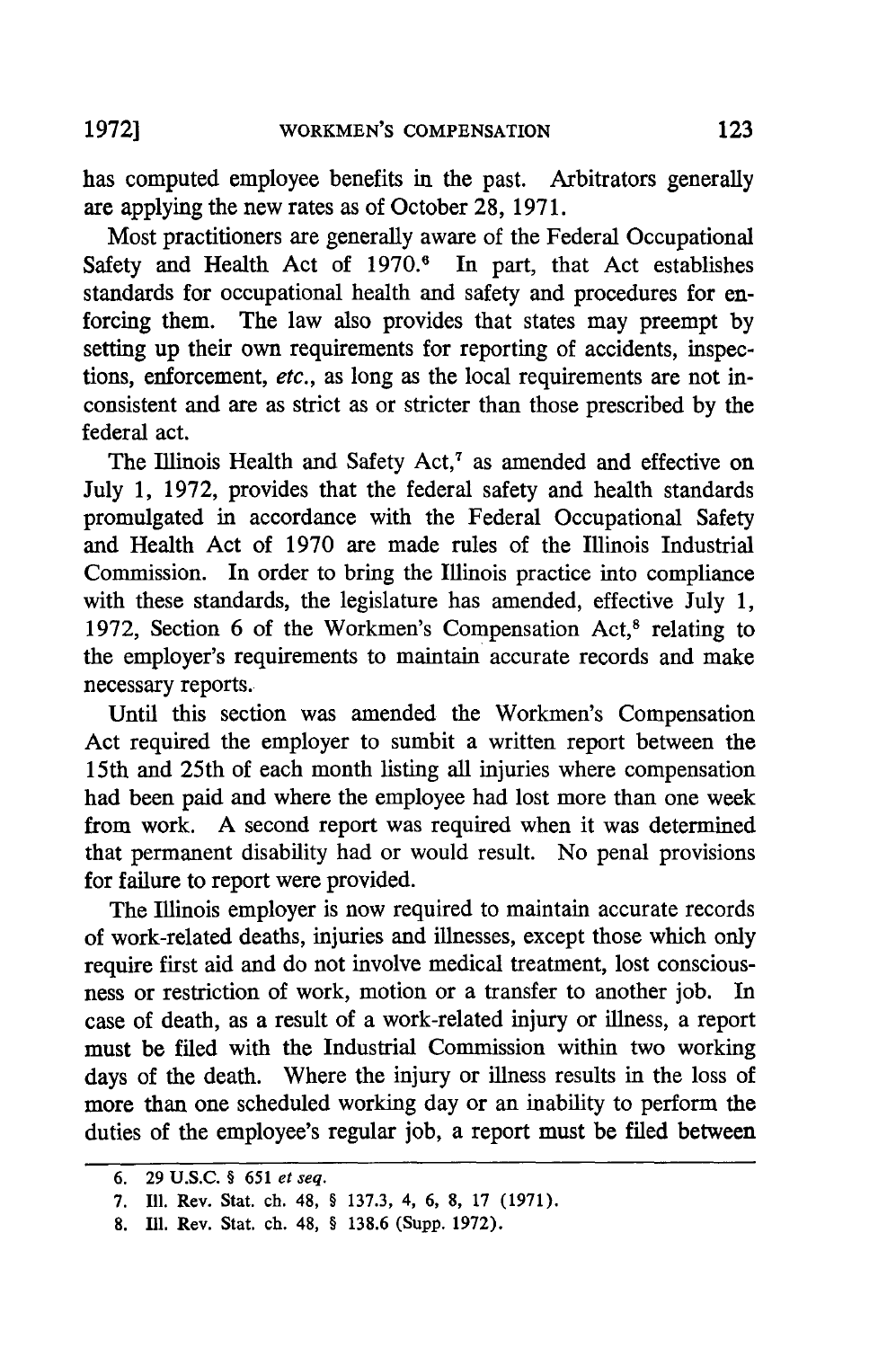TVol. XXII: 122

the 15th and 25th of each month. Further reports are to be made when it is determined that a permanent disability has or will result from the injury. The failure to file any of the prescribed reports with the Industrial Commission is now a misdemeanor, punishable by a fine of up to \$200.

The Illinois general practitioner would be well-advised to familiarize himself with these requirements so that he may counsel his business clients, who fall under the provisions of the Workmen's Compensation Act, of their new obligations under this law. In the past a lawyer might meet his legal responsibilities by determining whether or not his client's business falls within the coverage of the Act, and if not, advise the client that he could elect to come under the Act voluntarily. These obligations of accident recordation and reporting fall squarely on the employer and that fact should certainly be brought to his attention.

The Illinois employee who is rendered incapable of work as a result of a compensable injury or illness is entitled to benefits under one of two distinct classifications. The specific loss or loss of use of two major members suffered in one accident qualifies the employee as being permanently, totally and completely disabled and, therefore, entitled to weekly benefits equal to the existing death benefit and thereafter fifteen percent of the death benefit annually, regardless of whether or not the employee returns to any type of employment. This is generally called a "specific" permanent total disability pursuant to Section 8(e)18.<sup>9</sup> The employee who suffered a "nonspecific" permanent total disability, that is an injury or illness not involving loss or loss of use of two specific members which renders the employee incapable of work pursuant to Section  $8(f)$ , <sup>10</sup> is awarded the same weekly benefit as the specific permanent total disability equaling the death benefit and thereafter twelve percent of that benefit annually for life, but subject to change if the employee should return to work.

It has been generally felt that if an employee suffered an injury limited to one specific major member, compensation would be limited to scheduled benefits for that member, notwithstanding the fact that the employee may not have returned to work. The rationale for

**<sup>9.</sup> Il.** Rev. Stat. ch. 48, **§** 138.8(e) **18** (Supp. **1972).**

**<sup>10.</sup> II1.** Rev. Stat. ch. 48, **§ 138.8(f)** (Supp. **1972).**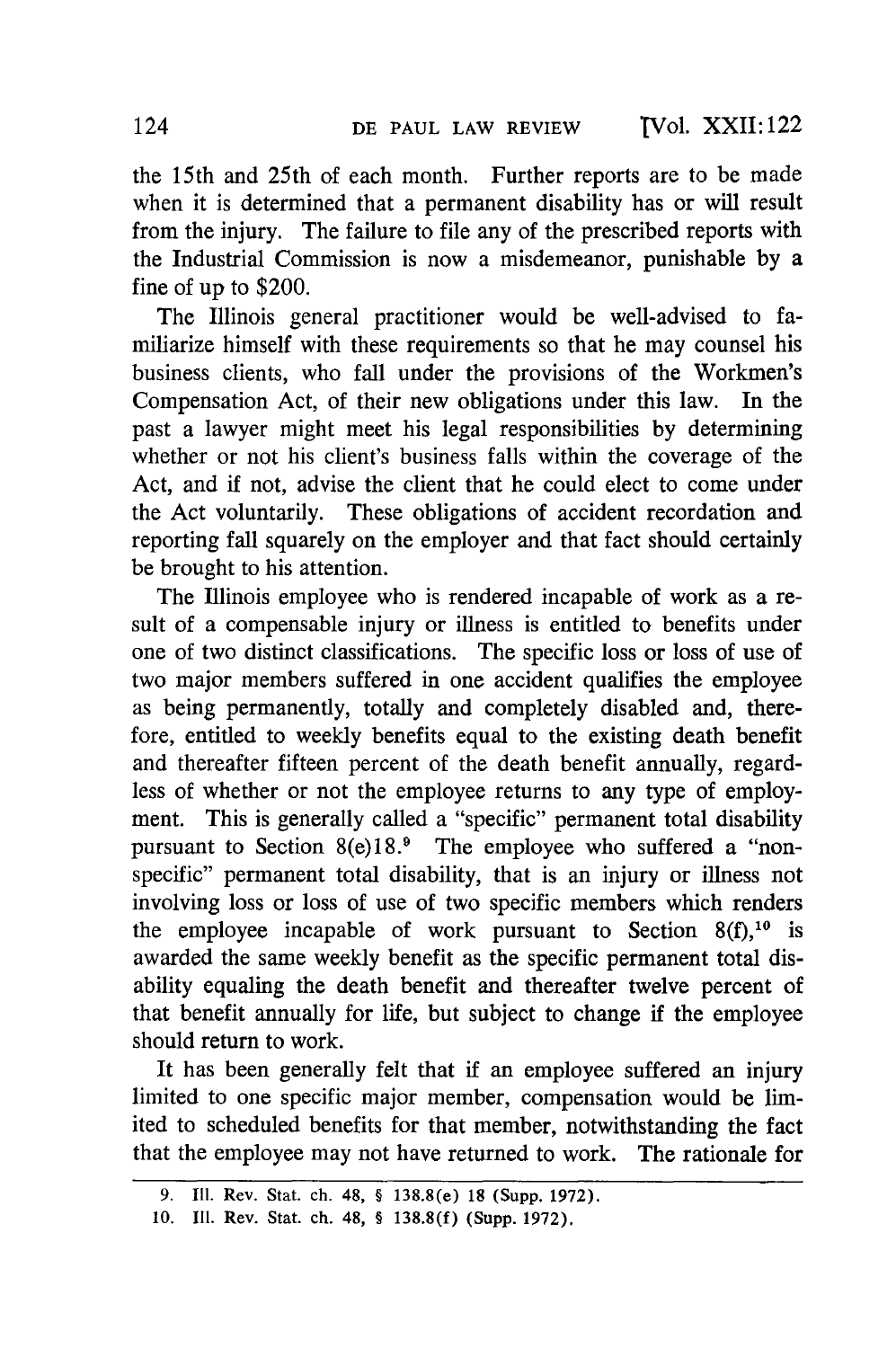this position was based on the language included in Section 8(e) of the Act which allowed the employee compensation for temporary total incapacity for work:

[The employee] **. .** . [sihall receive in addition thereto such compensation for a further period subject to limitations as to amounts provided in this Section for the specific loss therein mentioned, but shall not receive any compensation under any other provisions of this Act. Unless otherwise specified, the following listed amounts shall apply to either the loss of or the permanent and complete loss of use of the member specified, such compensation for the length of time as follows. **.. 1**

In considering this language in *Springfield Park District v. Industrial Commission*,<sup>12</sup> the court ruled that it did not limit the Industrial Commission to an award for the loss of use of an arm where the employee was otherwise wholly and permanently incapable of work, even though the injury was confined to the arm. The employee, **by** virtue of his age and prior work experience which was limited to the use of both hands and arms, his complaint of constant pain, a right arm which in spite of three operations was not restored to use, and who was described **by** the treating physician as suffering from post-traumatic neuritis and neuralgia (frozen elbow), and was unable to pursue any of his previous occupations, was permanently and totally disabled under Section 8(f).

The employer argued that the language of Section 8(e) cited above, should limit recovery to the loss of use of the arm. The court pointed out that "other expressions in this Act reinforce the view that Section 8(e) was not intended to be the sole source of compensation" as in this case.<sup>13</sup> Section 8(e)18, after describing the specific permanent total disability case, states that "these specific cases of total permanent disability do not exclude other cases." Section 8(c) which provides compensation for disfigurement and Section 8(d) providing compensation for permanent partial incapacity contain language specifically prohibiting compensation under other sections where compensation is payable under Section 8(e). Section 8(f), which provides compensation for complete disability, contains no similar limiting language as do Sections  $8(c)$  and  $8(d)$ . Therefore, the court concluded:

**13.** *Id.* at **71, 273** N.E.2d at **378.**

125

**<sup>11.</sup> Ill.** Rev. Stat. **ch. 48, §** 138.8(e) (Supp. **1972).**

<sup>12.</sup> Springfield Park Dist. v. Industrial Comm., 49 **Ill.** 2d, 273 N.E.2d **376** (1971).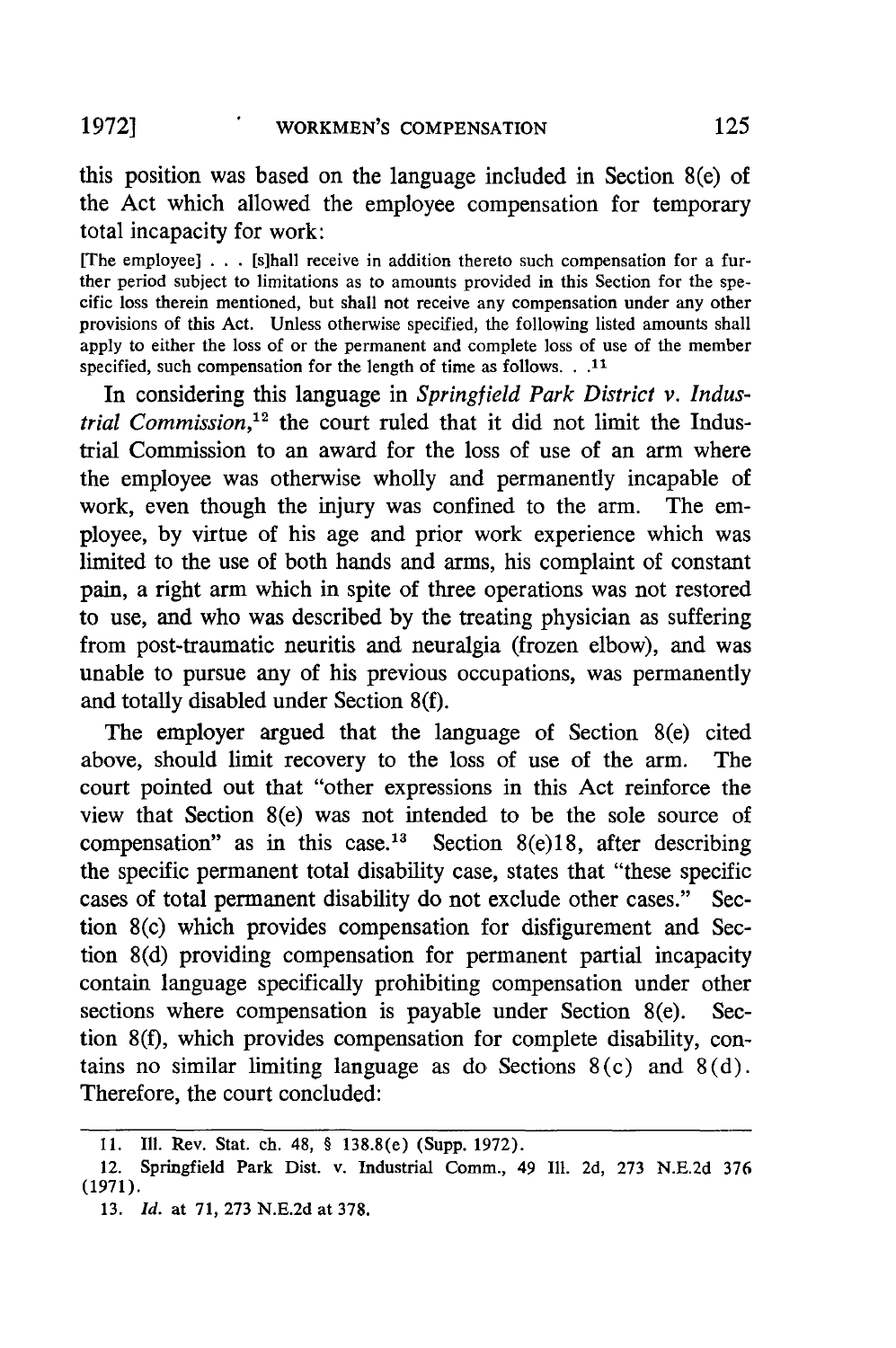**. . .** that had the legislature intended that Section 8(e) schedule benefits were to be exclusive for the loss of a single member, it (the legislature) would have inserted the limiting language in Section  $8(f)$ . We consider that the expression "but shall not receive any compensation under any other provisions of this Act" does not confine a claimant, who has suffered the loss of a single member, to recovery under Section 8 (e). An injury to one of the specified members not resulting in complete disability in fact is compensable only under Section 8(e). But where that injury causes a permanent and total disability, compensation is available to the employee under Section 8(f) of the Act.14

In an earlier decision the court clarified yet another limitation included in Section 8. Paragraph (h) limits, except in cases of complete disability, compensation payments to a period of no more than 8 years or 416 weeks. Although specific losses are generally described in terms of percentage of disability, the Act provides for specific weekly amounts for each of the scheduled members. One hundred percent loss of use of a leg is more correctly described as 200 weeks of compensation for the complete loss of use of a leg. It was argued, therefore, by the employee in *American Bakeries v. Industrial Commission*<sup>15</sup> that an award under Section 8(e) for specific losses and temporary total incapacity totaling 487- **2/3** weeks of compensation was violative of the limitations contained in Section **8(h).**

The court pointed out that prior to a 1931 amendment Section 8(e) allowed for compensation subject to the limitations as to time and amount fixed by paragraphs 8(b) and 8(h). In 1931 the amendments to Section 8(e) deleted the reference to limitation of time. Since Section 8(d), which provides for partial incapacity, refers to the time and amount limitations of Sections 8(b) and 8(h) but such time limitation was deleted from Section 8(e), the legislative intent not to limit the weeks of compensation payable under Section 8(e) to 416 weeks was clear. Equally clear was that the Industrial Commission's award totaling more than 416 weeks for specific losses under Section 8(e) was proper.

Finally, in considering limitations on Section 8 benefits, the court has considered an award for disfigurement and for a specific loss of use of each arm in *Corn Products Company v. Industrial Commission.*<sup>16</sup> The employee had cut his forehead and fell to the floor

<sup>14.</sup> *Id.* at 71-72, 273 N.E.2d at 379.

*<sup>15.</sup>* **50** Ill. 2d 146, 277 N.E.2d 864 (1971).

<sup>16. 51</sup> Ill. 2d 338, 282 N.E.2d 445 (1972).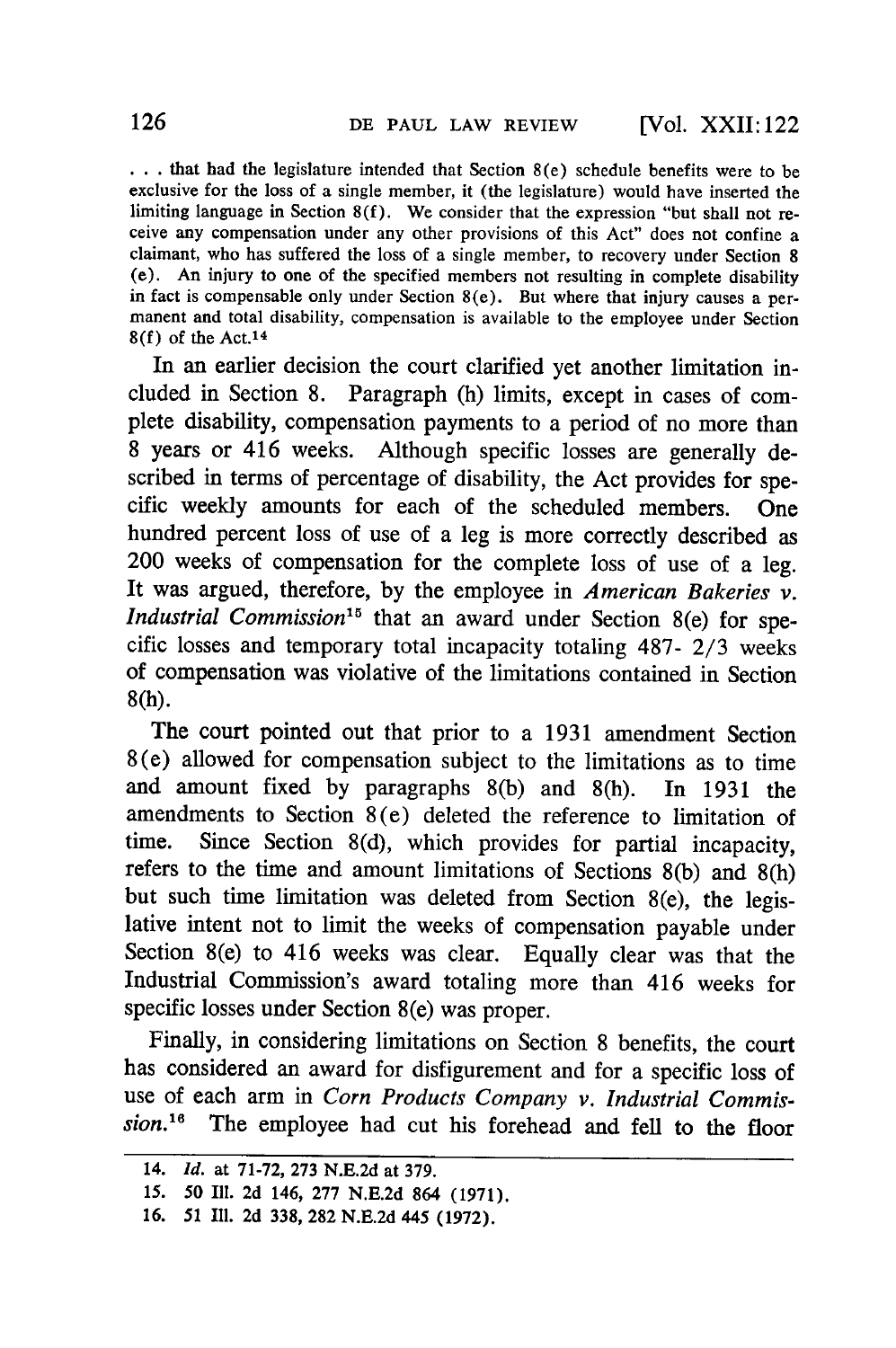striking his neck. As a result, according to a medical report, he had a permanent scar and a cervical spine injury causing an aggravation of pain in his shoulder and arms that further resulted in a permanent partial loss of use of both arms. There was no photograph contained in the record so the court could not determine whether the scar was inconspicuous or a disfigurement "which impairs or injures the beauty, symmetry or appearance . . **.;** that which renders unsightly, mis-shapen or imperfect, or deforms in some manner" as defined in *Superior Mining Company v. Industrial Commission.<sup>17</sup>* Under these circumstances the commission's award for disfigurement was not against the manifest weight of the evidence.<sup>18</sup>

Further, the court held that disfigurement to the face and disability to the arms could be awarded even when resulting from the same accident since the injuries were to different members of the body and such award was not prohibited **by** the language of Section 8 (c).

No compensation is payable under this paragraph where compensation is payable under paragraphs (d), (e) or (f) of this Section.

When the disfigurement is to the portions of the body designated in this paragraph, as a result of any accident, for which accident compensation is not payable under paragraphs (d), (e) or (f) of this Section, compensation for such disfigurement may be had under this paragraph.<sup>19</sup>

Here, in a single accident the employee suffered a disfigurement to the face and disability of two arms and the award was proper under the two different paragraphs of Section **8.**

Whether the claimant is an employee or an independent contractor is a "threshold inquiry" to be made in any claims arising under the Act. In *Bauer v. Industrial Commission,2°* the claimant answered an advertisement for part-time delivery men and signed a "Delivery Contract" which provided that he, as an independent contractor, was to receive fifty cents for each delivery. He was to insure his own automobile for business usage and hold the company harmless in any claims arising out of his delivery agreement. **By** specific terms of the contract he was to be deemed an independent contractor and be free from control or direction over the performance of the delivery

**<sup>17. 309</sup> Ill.** 339, 141 **N.E. 165** (1923).

**<sup>18.</sup>** Corn Products Co. v. Industrial Comm., 51 **111.** 2d **338,** 342, 282 N.E.2d 445, 448 (1972).

**<sup>19.</sup>** Ill. Rev. Stat. ch. 48, § 138.8(e) (1971).

<sup>20.</sup> **51** 111. 2d 169, 282 N.E.2d 448 (1972).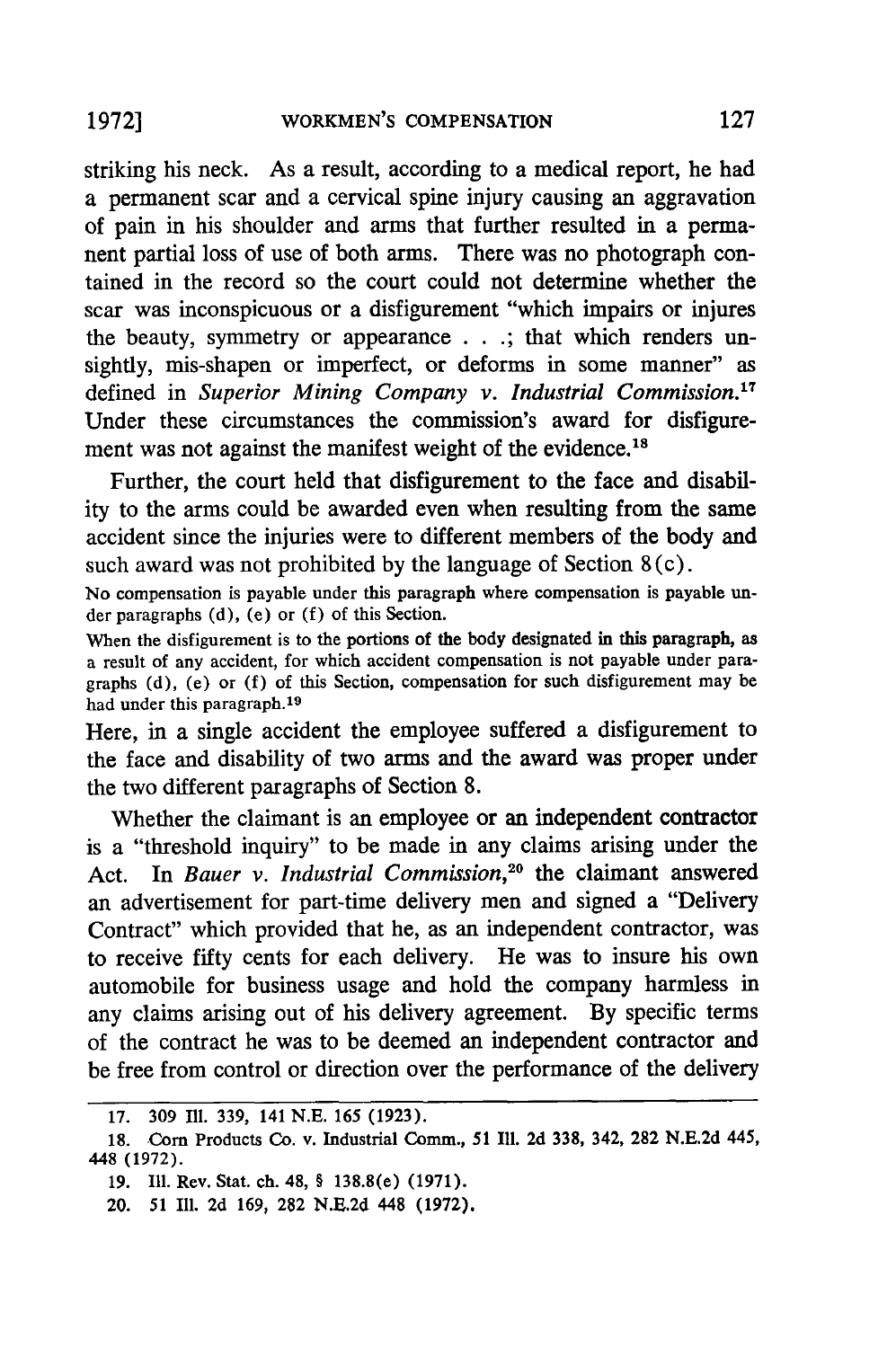service. The claimant was assigned delivery orders according to a number given to him when he reported to work. There was no penalty if he did not report for assignments and no income tax, unemployment compensation or social security tax was withheld from his wages. He could choose his own delivery routes and had the discretion to refuse to deliver any orders. At the end of the evening he would give the money he collected for the deliveries to the cashier, less his share.

The court held that the claimant was not an employee, reversing the Industrial Commission's award for injuries sustained when the claimant's car was struck by another automobile while he was returning from a delivery.

Citing several of its previous decisions, the court stated the guidelines to be used in determining the employee-employer relationship: the method of payment, the right to discharge, the skill required to do the work, the furnishing of tools, material and equipment, along with the single most important factor of the right to control the manner in which the work was done. The employee is subject to the control and supervision of the employer at all times, while the independent contractor "represents the will of the owner only as to the result and not as to the means by which it was accomplished."<sup>21</sup> By applying these tests the court found that factually there was no control over the claimant; and further, by contract, there was no right to exclusive control.

Respondents required only that their products be delivered as rapidly as possible and the drivers were free to choose any route they desired in order to fulfill this requirement . . . each driver was paid according to the number of deliveries he made. Claimant had to supply his own car with equipment to keep the food warm as well as pay his own expenses which included automobile insurance with extended coverage for business usage.<sup>22</sup>

Although a dissenting judge commented that the contractual language declaring the claimant an independent contractor, upon which the majority based their opinion, was "a sham and subterfuge designed to achieve the exact result here obtained,"<sup>23</sup> it seems quite clear that the court also relied on the other incidents of the relationship to teach its decision.

<sup>21.</sup> *Id.* at 172, **282** N.E.2d at 450.

<sup>22.</sup> *Id.* at 172, 282 N.E.2d at 451.

<sup>23.</sup> *Id.* at 173, 282 N.E.2d at 451 (Goldenhersh, J., dissenting).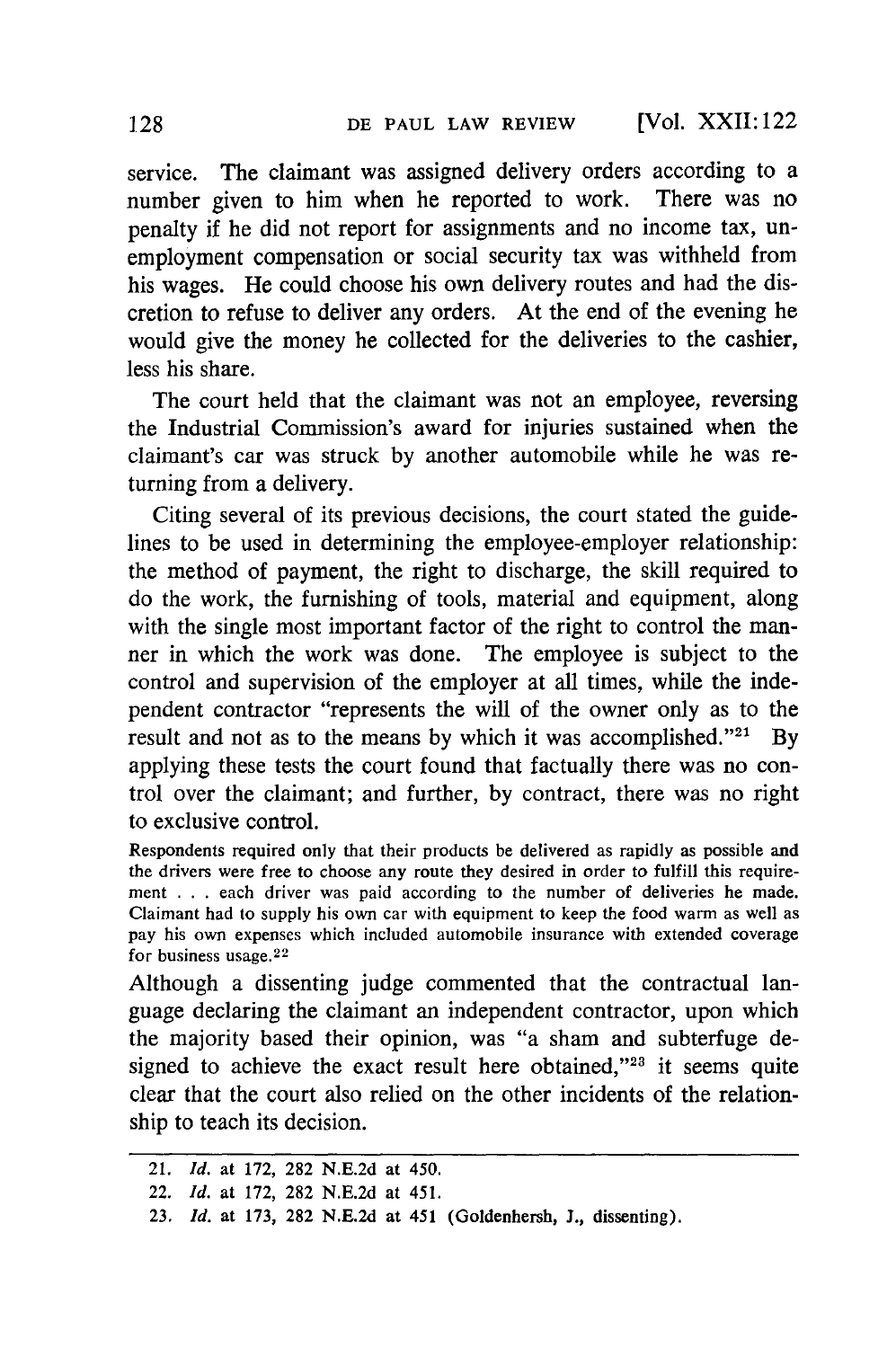Constitutional attacks on the provisions of the Workmen's Compensation Act are rare since the law has been in effect in Illinois over 60 years. Nevertheless, the court is called upon periodically to consider such questions.

The court had previously upheld the constitutionality of Section 7(a) and (b) of the Act as it differentiated between a widow and widower with respect to death benefits for the surviving spouse. $24$ Section 7(a) provides death benefits to widows for their husband's compensable death without regard to the degree of dependency, while Section 7(b) allows recovery of such benefits by a surviving husband only if he was totally dependent upon the earnings of the employee-wife.

The constitutionality of these sections has again been considered by the court in the case of *Holiday Inns of America v. Industrial Commission.25* An employee was fatally shot during a robbery at the employer's motel; and the Industrial Commission awarded a statutory burial allowance, but denied further benefits because the husband failed to prove that he was totally dependent upon his wife's earnings. The Circuit Court of Logan County, on certiorari, agreed that the husband was not totally dependent, but held the classification of "husband" in Section 7(b) unconstitutional and ordered the Industrial Commission to enter an award as if he were a widow. The award was entered, confirmed and appealed to the supreme court by the employer.

The claimant-husband argued that if no compensation was payable under Sections 7(a) or 7(b), then under Sections 7(c) and 7(d) surviving parents or children, who were partically dependent, and grandparents, grandchildren or collateral heirs, who were dependent upon the employee's earnings to the extent of fifty percent or more, can recover; and this arbitrarily and unreasonably required a husband to show total dependency while allowing others not as closely related to the deceased to recover on a showing of partial dependency and renders the section unconstitutional.

In upholding the constitutionality of the section and remanding for judgment in accordance with the original Industrial Commis-

<sup>24.</sup> Duley v. Caterpillar Tractor Co., 44 **I11.** 2d 15, 253 N.E.2d 373 (1969).

<sup>25. 48</sup> Ill. 2d 528, 271 N.E.2d 884 (1971).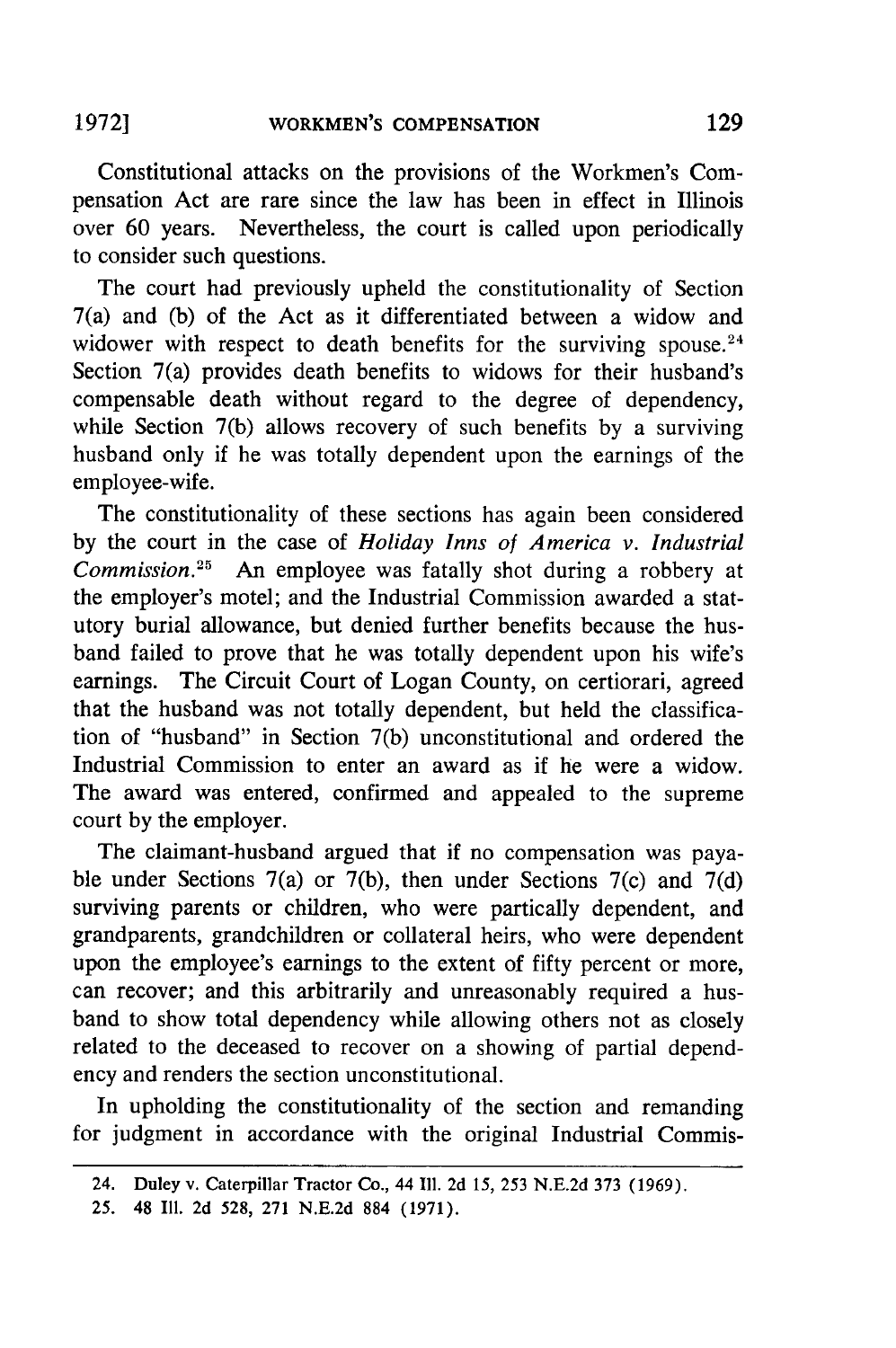[Vol. XXII: 122

sion decision, the court indicated that although they did not know the reasons why the legislature allowed recovery under Sections 7(c) and (d) on a showing of partial disability in light of the comprehensive social character and purpose of the Act. Further, the court stated that "'there is no fair reason for the law that would not require with equal force its extension to others not included'."<sup>26</sup> The failure of the Act to allow recovery for husbands on a showing of less than total dependency did not render the legislative schedule unconstitutional, since the legislature was not required to design the Act in order to provide for any or all eligible conditions.<sup>27</sup>

The compensability of injuries sustained by employees injured on or around company parking lots has been the subject of several decisions in the past. Generally, if the parking lot is provided by the employer and is customarily used by its employees, the employer is considered responsible for the maintenance and control of the parking lot, and injuries arising out of its use are compensable.<sup>28</sup> *In Osborn v. Industrial Commission,29* the court considered the compensability of injuries sustained by an employee who had parked in a company-owned parking lot, crossed the street to the factory, worked her shift and was injured by an automobile driven by a coemployee as she re-crossed the public street on her way back to the parking lot. The injuries were held not to arise out of and in the course of employment. The employee was not acting for the benefit of or at the direction of the employer, and the street was not under the employer's control. This decision should be considered along with *Torbeck v. Industrial Commission*,<sup>30</sup> where it was held that an employee injured by an automobile while crossing a public street to pick up her lunch at a restaurant did sustain compensable injuries. Here the employee was customarily told, after she began her workday, what her hours would be for that day. They were irregular hours and depended on whether or not the employer would be present in the store. When the employee reported for work on the day of the accident she did not know if she would be required

<sup>26.</sup> *Id.* at **553,** 282 N.E.2d at 887.

<sup>27.</sup> *Id.*

<sup>28.</sup> DeHoyos v. Industrial Comm., 26 Il. 2d 110, 185 N.E.2d 885 (1962).

<sup>29. 50</sup> Il. 2d 150, 277 N.E.2d 833 (1971).

<sup>30. 49</sup> Ill. 2d **515,** 276 N.E.2d 344 (1971).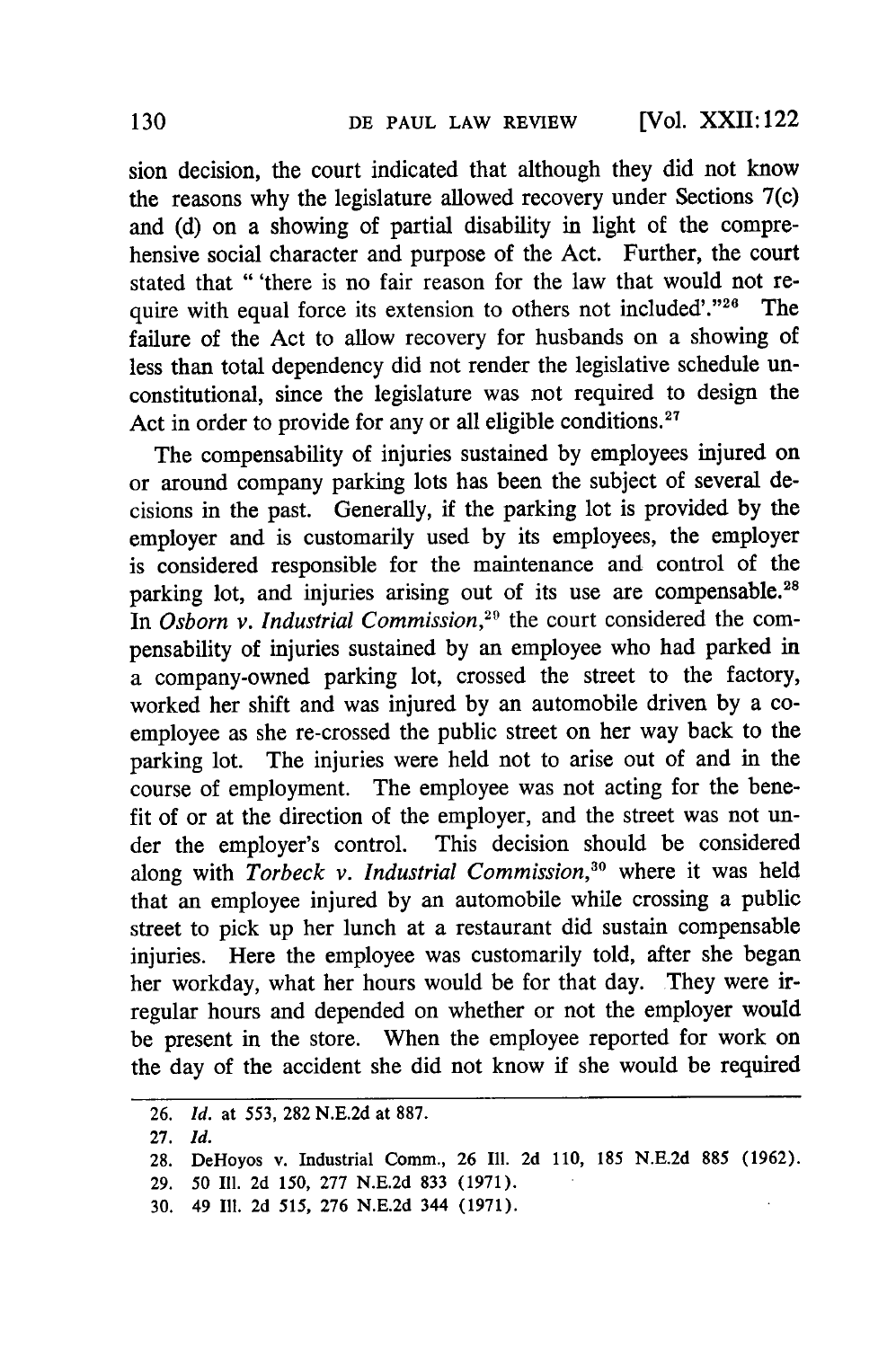to stay through her mealtime. She was told by the employer that she was to work late and that she should go across the street to a restaurant to pick up her meal and return to the store to eat. Her presence in the street was held to be for the benefit and accommodation of the employer and occasioned by the demands of the employment. Both of the above cases sustained Industrial Commission decisions based on uncontested factual situations.

Workmen's Compensation practitioners are apt to hear again and again that the Civil Practice Act does not apply to Industrial Commission matters. That point has been ruled upon by the First District Appellate Court and the Illinois Supreme Court in two different opinions. In *Sears, Roebuck And Company v. Industrial Commission*,<sup>31</sup> a writ of certiorari was quashed by the circuit court because it was not filed within twenty days of the receipt of an award of the Industrial Commission as provided by Section 19 of the Act. The appellate court indicated that if the writ had been seasonably filed and the circuit court had jurisdiction of the subject matter, an arguable question would accrue as to the applicability of Section 72 of the Civil Practice Act to any subsequent order, judgment, or decree from the circuit court since such a proceeding is a "statutory proceeding" as defined by subsection (1) of Section 72. The appellant in the *Sears* case had filed a Section 72 petition, supported by affidavit, explaining why the writ of certiorari was not filed within the statutory period, in an attempt to confer jurisdiction on the circuit court. The holding infers that as to any proceedings in the circuit court relating to workmen's compensation matters, applicable sections of the Civil Practice Act could apply.

In Zimmerman v. Industrial Commission,<sup>32</sup> the Industrial Commission had refused to reinstate two cases which were dismissed for want of prosecution by the arbitrator after the case had been set on numerous occasions, the last of which was pursuant to a final notice sent by the Industrial Commission and neither the employee nor his counsel appeared. An unverified motion to reinstate was filed containing allegations as to why the matter should be reinstated. In support of the writ of certiorari affidavits which set out facts relating

**<sup>31.</sup>** - **Il1. App. -, 273 N.E.2d** 725 **(1971).**

**<sup>32.</sup>** 50 **11. 2d** 346, **278 N.E.2d 784 (1972).**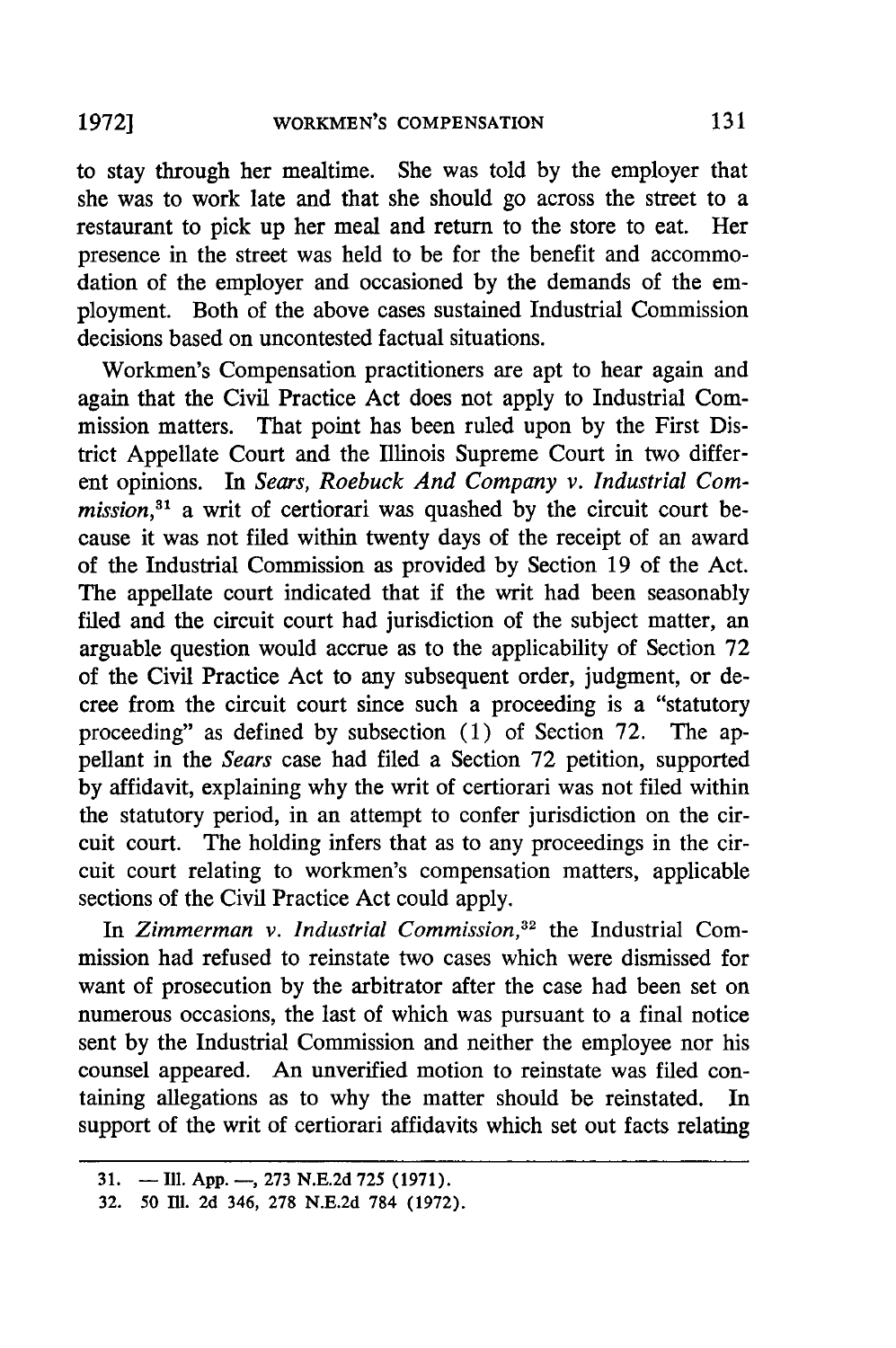to the practice of the Industrial Commission in setting cases, were filed with the circuit court. The employee argued that the unanswered allegations of the petitions to reinstate constituted admissions of the allegations, and reinstatements should have been allowed based on cases involving Section 72 of the Civil Practice Act. The supreme court stated that the Civil Practice Act does not apply to this type of proceeding and, furthermore, the burden of convincing the Industrial Commission that its prayer for relief was justified was on the petitioner. Granting or denying the petition to reinstate rests in the sound discretion of the Industrial Commission. The court felt that under the facts presented, the Industrial Commission did not abuse its discretion in denying reinstatement.

With regard to the employee filing affidavits in support of the writ of certiorari, the court held that the circuit court must decide the case solely on the Industrial Commission record and has no authority to try the case de novo or to hear evidence. 33 In *Brown v. Industrial Commission,"4* a deposition that was not submitted to the arbitrator or the commission was incorporated into the record and submitted to the circuit court by stipulation. The court held that deposition should not have been considered by the circuit court.

In any case, it seems established that the supreme court recognizes the right of the Industrial Commission to dismiss cases for want of prosecution as long as the dismissal is not arbitrary or an abuse of discretion, even though such procedure is not set out in the statute. Accordingly the practitioner would be well-advised to acquaint himself with the Industrial Commission rules,  $35$  effective July 1, 1972 relating to continuances, dismissals for want of prosecution and petitions to reinstate.

Finally, in *Proctor Community Hospital v. Industrial Commission,6* the court considered the relationship between the Workmen's Compensation Act and the Illinois Interest Act.<sup>37</sup> Section 3 of the latter

37. **I11.** Rev. Stat. ch. 74, § 3 (1971).

<sup>33.</sup> *Id.* at 350, 278 N.E.2d at 786.

<sup>34.</sup> **51 I1. 2d 291, 281 N.E.2d 673 (1972).**

<sup>35.</sup> Rules Governing Practices Before The Industrial Commission Under The Workmen's Compensation Act and Occupational Disease Act, adopted March 28, 1972, effective July 1, 1972.

**<sup>36.</sup>** 50 **I11. 2d 7, 276 N.E.2d** 342 **(1971).**